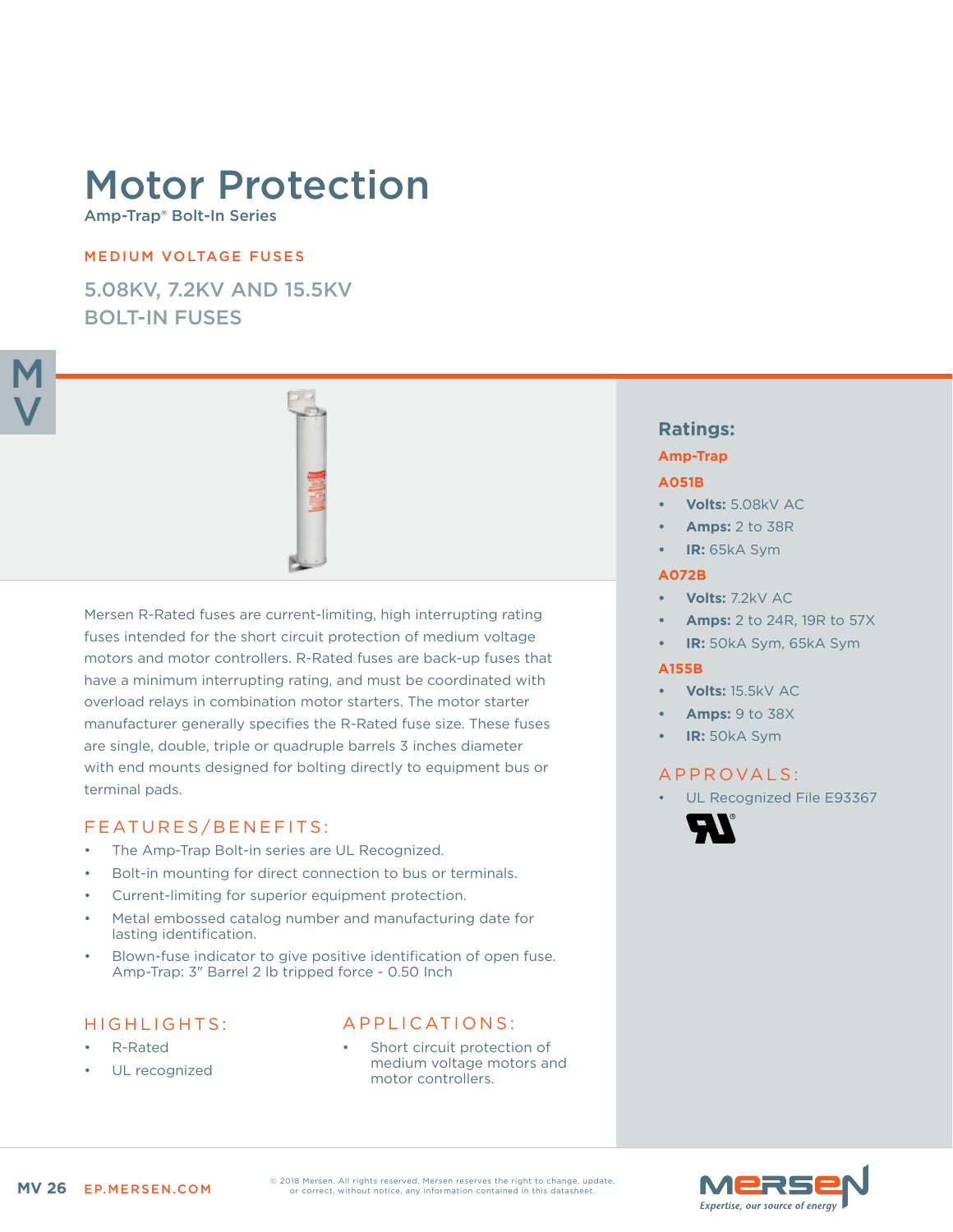## DEFINITIONS:

**R-Rating:** R-Rated fuses are back-up fuses that operate as follows (Per ANSI C37.46-2000): An R-Rated fuse will melt in the range of 15 to 35 seconds at a value of current equal to 100 times the "R" rating.

**Back-up Current-Limiting Fuses:** A back-up current-limiting fuse is a fuse that can interrupt any current between its rated minimum interrupting current and its maximum interrupting current. Back-up fuses are not designed or intended to open under overload conditions.

**Continuous Ampere Rating at 40°C:** The continuous amp rating defines the thermal capability of the fuse per ANSI C37.46 and should not be the sole factor in fuse selection.

# 5.08KV / 7.2KV BOLT-IN FUSES:

|                    |                | <b>Continuous</b> | <b>Minimum</b>                       | <b>No</b>      |      |            | 1 Phase interrupting rating     |                           |  |
|--------------------|----------------|-------------------|--------------------------------------|----------------|------|------------|---------------------------------|---------------------------|--|
| <b>Catalog No.</b> | <b>Size</b>    | Amp rating        | <b>Interrupting</b><br><b>Rating</b> | of             | Fig. | Indicating | <b>UL Component Recognition</b> | <b>Max Voltage Tested</b> |  |
|                    |                | at $40^{\circ}$ C | <b>RMS Amp</b>                       | <b>Barrels</b> |      |            | Max IR RMS Sym                  | Max IR RMS Sym            |  |
| A051B1DAR0-2R      | 2R             | 70                | 190                                  |                | A    | <b>Yes</b> | 65kA at 5.08kV                  | 65kA at 5.5kV             |  |
| A051B1DAR0-3R      | 3R             | 100               | 225                                  |                |      |            |                                 |                           |  |
| A051B1DAR0-4R      | 4R             | 130               | 330                                  |                |      |            |                                 |                           |  |
| A051B1DAR0-6R      | 6 <sub>R</sub> | 170               | 500                                  |                |      |            |                                 |                           |  |
| A051B1DAR0-9R      | 9 <sub>R</sub> | 200               | 740                                  |                |      |            |                                 |                           |  |
| A051B1DAR0-12R     | 12R            | 230               | 955                                  |                |      |            |                                 |                           |  |
| A051B2DAR0-18R     | <b>18R</b>     | 390               | 1440                                 |                | B    | Yes        |                                 |                           |  |
| A051B2DAR0-24R     | 24R            | 450               | 1910                                 |                |      |            |                                 |                           |  |
| A051B2DAR0-32R     | 32R            | 600               | 2500                                 | 2              |      |            |                                 |                           |  |
| A051B2DAR0-38R     | 38R            | 700               | 3100                                 |                |      |            |                                 |                           |  |
| A051B3DAR0-48X     | 48X            | 750               | 3600                                 |                | C    | <b>Yes</b> | 50kA at 5.08kV                  |                           |  |
| A051B3DAR0-57X     | 57X            | 900               | 4500                                 | $\overline{3}$ |      |            |                                 | 50kA at 5.2kV             |  |

#### **5.08kV R-Rated Amp-Trap Bolt-In Series**

#### **7.2kV R-Rated Amp-Trap Bolt-In Series**

|                    |                | <b>Continuous</b>               | <b>Minimum</b>                           | <b>No</b>                |      |                   | 1 Phase interrupting rating                                        |                                                    |  |
|--------------------|----------------|---------------------------------|------------------------------------------|--------------------------|------|-------------------|--------------------------------------------------------------------|----------------------------------------------------|--|
| <b>Catalog No.</b> | <b>Size</b>    | Amp rating<br>at $40^{\circ}$ C | Interrupting<br>Rating<br><b>RMS Amp</b> | of<br><b>Barrels</b>     | Fig. | <b>Indicating</b> | <b>UL Component</b><br><b>Recognition</b><br><b>Max IR RMS Sum</b> | <b>Max Voltage Tested</b><br><b>Max IR RMS Sum</b> |  |
| A072B1DAR0-2R      | 2R             | 70                              | 190                                      |                          | Α    | <b>Yes</b>        | 50kA at 7.2kV                                                      | 50kA at ZZkV                                       |  |
| A072B1DAR0-3R      | 3R             | 100                             | 225                                      |                          |      |                   |                                                                    |                                                    |  |
| A072B1DAR0-4R      | 4R             | 130                             | 330                                      |                          |      |                   |                                                                    |                                                    |  |
| A072B1DAR0-5R      | <b>5R</b>      | 150                             | 400                                      |                          |      |                   |                                                                    |                                                    |  |
| A072B1DAR0-6R      | 6 <sub>R</sub> | 170                             | 500                                      |                          |      |                   |                                                                    |                                                    |  |
| A072B1DAR0-9R      | 9R             | 200                             | 740                                      |                          |      |                   |                                                                    |                                                    |  |
| A072B1DAR0-12R     | 12R            | 230                             | 955                                      |                          |      |                   |                                                                    |                                                    |  |
| A072B2DAR0-18R     | <b>18R</b>     | 390                             | 1440                                     | $\overline{\phantom{0}}$ | B    |                   |                                                                    |                                                    |  |
| A072B2DAR0-24R     | 24R            | 450                             | 1910                                     |                          |      |                   |                                                                    |                                                    |  |

0

0ŧ

 $1.\overline{53}$ <br>(38.8mm)

--<br>-- .44 x .91<br>(11 x 23mm)





M

QV

EV